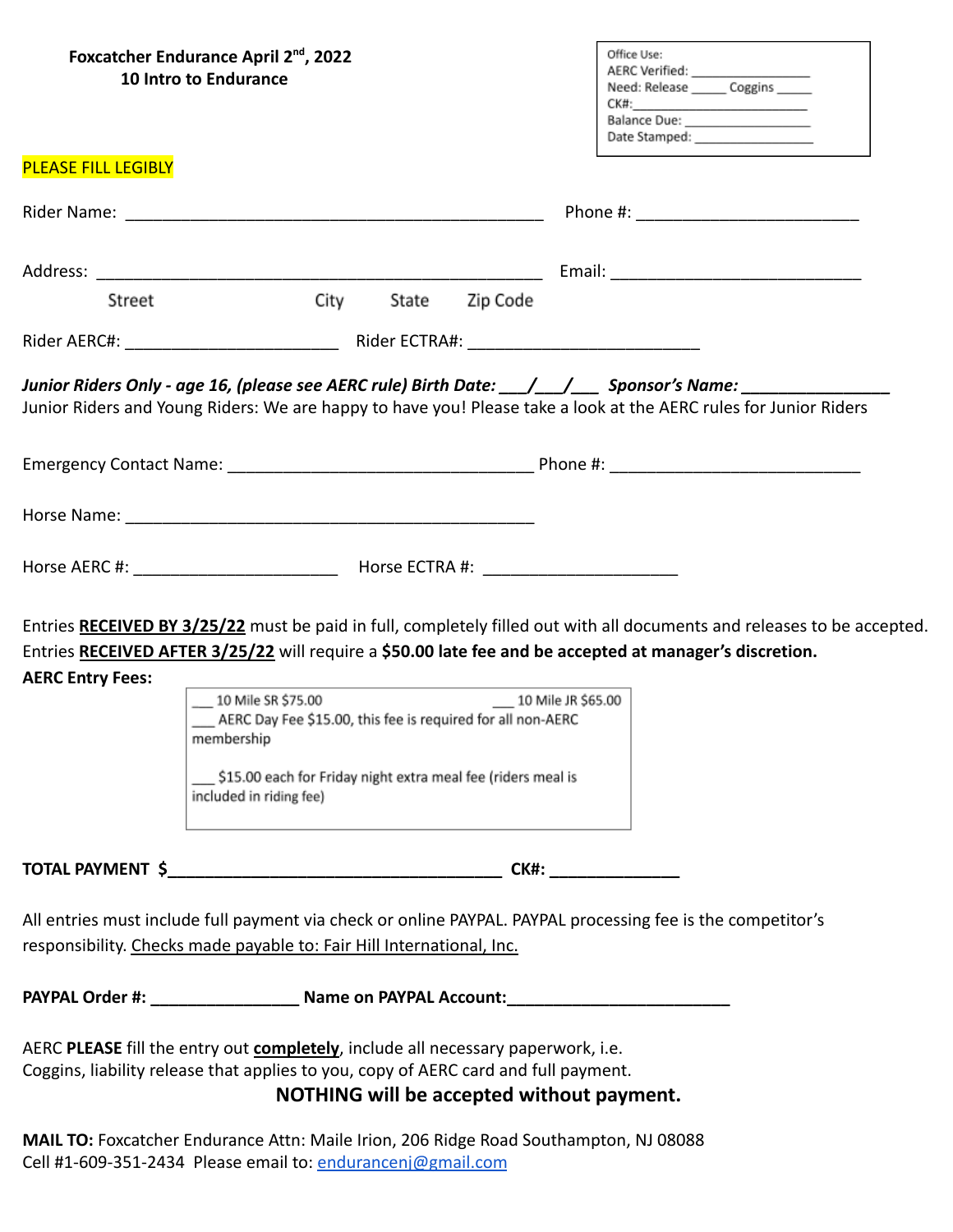# **Masks:** TBD

Entries may be mailed or emailed to the secretary. Complete entry with all documents and full payment must be received by the secretary on or before 3/25/2022.

*Entries received after 3/25/2022 may be accepted at management discretion with a \$50.00 late fee.* **We are not able to accept credit cards unless you pay online via PayPal** (you do not need a PayPal account to do so).

Complete entry includes- current copy of negative Coggins, Liability Releases -Fair Hill International 2022 competition year (this is for you and everyone in your party). Fair Hill International Inc./Foxcatcher Endurance Release. All of these are in this entry packet - some will be for AREC riders. Some for all AERC, ECTRA, and crew PLEASE look through and sign away! **Copy of AERC card, and payment in full.**

**Cancellations:** Entry fees are refundable with written notice provided to the secretary and received prior to 3/25/2022 less a \$50.00 office fee. After 3/25/2022, refunds will need written certification from vet or doctor received prior to 4/02/2022. All refunds will not be distributed until 10 days following the completion of the event.

**Coggins:** All entries must show a negative Coggins within the year.

**Corrals/High-Tie/Portable Fencing:** Management reserves the right to ask any rider to leave without entry fee refund if your horse(s) are not properly contained. Riders are responsible for properly securing their horses at the ride site. With regard to electric fences, bear in mind that many horses could be will be blanketed at this time of year and are not likely to feel the electric through the blanket.

**Grounds:** Base Camp is located in a field off of Big Elk Chapel & Gallaher Road. Porta johns and water tanks are provided. There are no campfires permitted. There is NO fee for camping on the grounds for 4/1-3, 2022 Alternate permanent stabling may be available on NRMA grounds approximately 1 mile from the base camp (no round pens). Campsite hookups adjacent to permanent stabling may be available w/advance reservations through Fair Hill NRMA Office 410-398-1246 (spaces fill quickly).

**Trails/Grounds:** This ride is held on state property and is open to the public. You may see hikers, riders, bikers, joggers, dog walkers, carriages. etc. Please be courteous to other park users and leave the campground as you found it. Terrain is rolling hills, gravel/dirt roads (most not open to cars), and numerous water crossings. Trail is well marked with signs, ribbons, and ground flags. Radio spotters will be on course reporting rider locations as they pass radio check points. Spotters and other volunteers are not responsible for knowing the course. Note: The Fair Hill NRMA rangers are authorized to close the course if severe weather/safety issues warrant. In this case no refund applies.

**Ride Briefing:** My goal is a zoom meeting on Wednesday 03/30/2022 in the evening. Please look for more information on the web page as we get closer.

**Farrier/ Treatment Vet:** A farrier and treatment vet will be available at rider expense. PLEASE… before leaving the ride make arrangements for payment to the provider of any veterinary and/or farrier expenses incurred.

**Helmets:** ASTM/SEI helmets are required by all riders and must be properly fastened when mounted.

**Start Time:** The 25 & 50 mile are scheduled to start at 7 a.m. The 10 mile ride will start at 7:30 am. The start times and locations will be different for each distance. Please refer to AERC rules for ride times. All start times and locations will be clearly marked. These times are subject to change depending on rider count for each distance.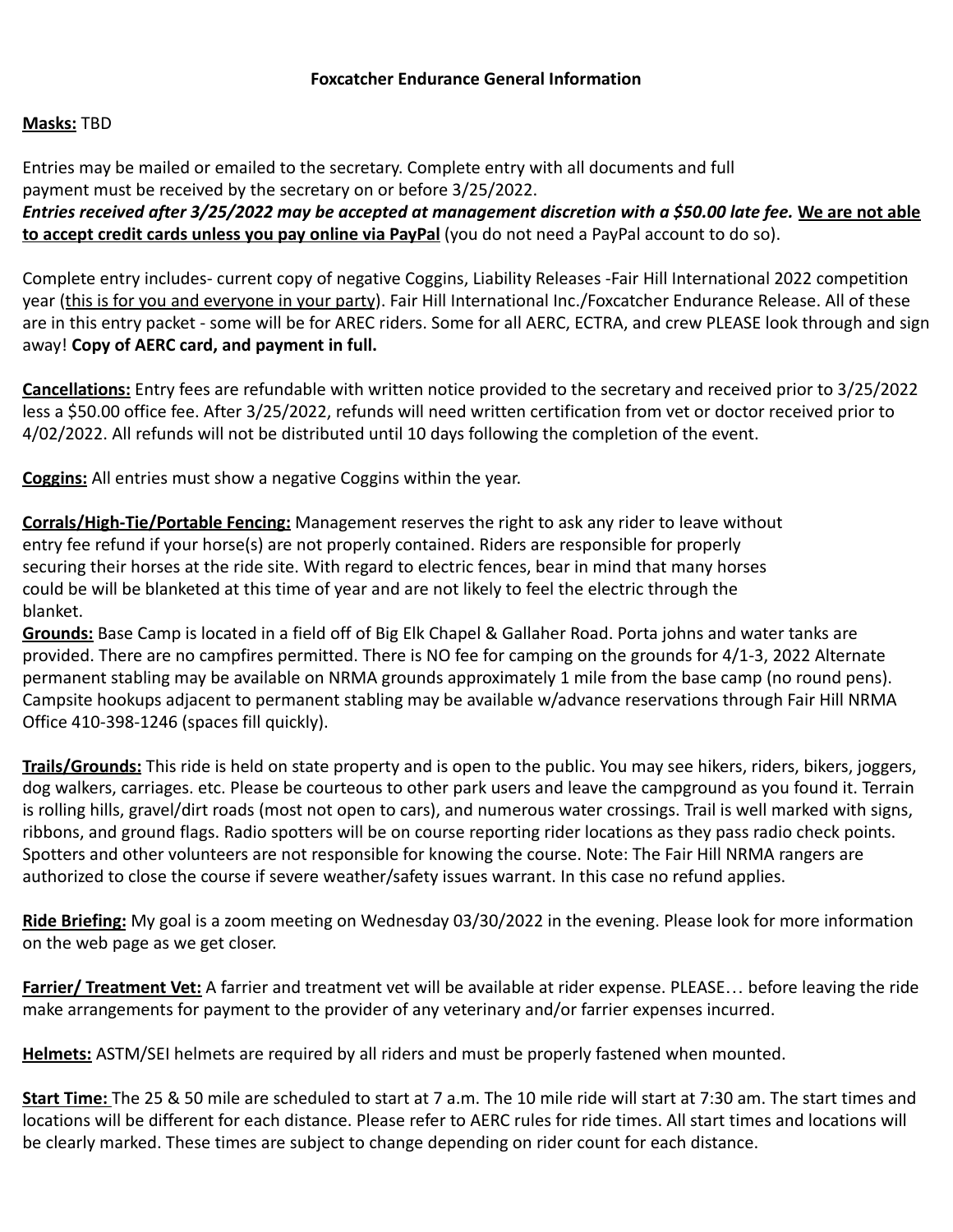**Vet:** Pre-Ride Vet inspection at base camp is scheduled Friday after 1 pm. There are no scheduled Pre-Ride inspections on Saturday. All vet checks are at the base camp. 50 Milers will only have a gate and go in the first loop where crewing is allowed. Directions will be provided for your crew. Information can be downloaded from the Foxcatcher website <https://www.fairhillinternational.org/>

**Medical:** Ride management strongly encourages all riders to either wear a web-assisted Road ID type bracelet or a medical card in an armband at all times on the trail. This will assist medical personnel in case of emergency.

**Food:** All Riders and Crew must bring their own food.

**Ride Packets:** The goal this year is for all of you to get everything prior to arrival. All info will be posted on the https://www.fairhillinternational.org/ to read/print ride information including maps, schedules & briefing notes.

**Awards:** 10 Mile completion only

**Sanctioning:** AERC & ECTRA - AERC rules will apply

**Secretary** Maile Irion, 206 Ridge Road Southampton, NJ 08088 Cell #1-609-351-2434 Please email to: endurancenj@gmail.com

**Ride Manager:** Holly MacDonald: hollymacrm@gmail.com Cell 609-847-5685

# **Directions:** GPS location: 450 Gallaher Road, Elkton MD

**From North:** I-95 or NJ Turnpike South over Delaware Memorial Bridge, take exit 109A (Rt. 279 Elkton) to Rt.213, right onto 213 North to Big Elk Chapel Road. Turn right. Go about 1 mile to Base Camp on left.

**From South:** I-95 to Exit 100. Left off ramp onto Rt 272 North. Go 5 miles to Rt. 273 Turn right onto 273 for 6 miles. Go past intersection 213/273 at Fair Hill Inn. Go about 1 mile Turn right onto Gallaher Road. Base camp is about 1 mile on the right.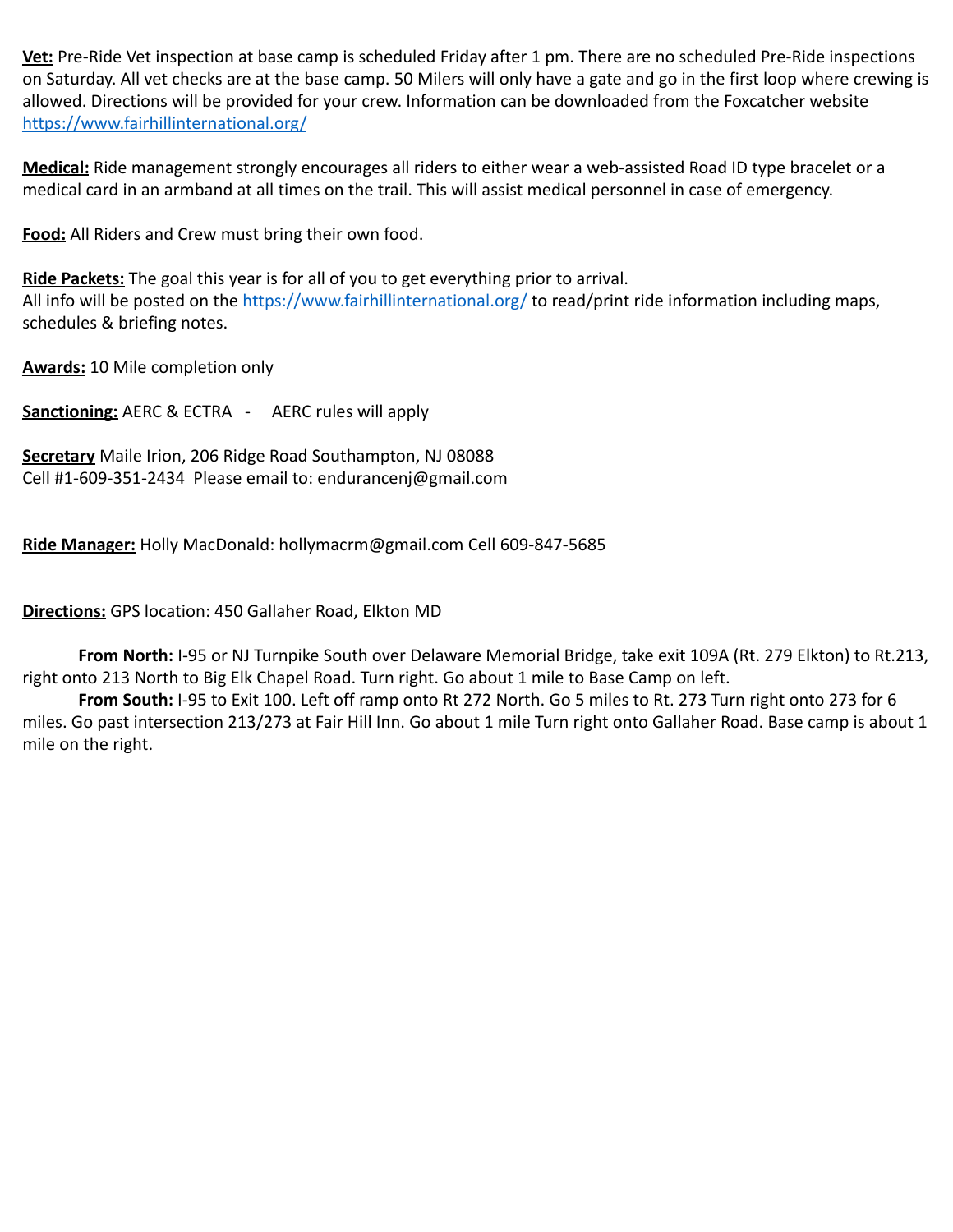# **Fair Hill International, Inc./Foxcatcher Endurance Release (for ALL competitors)**

The undersigned, seeks voluntarily to participate in the Foxcatcher Endurance Ride. As a participant in the Foxcatcher Endurance Ride, I agree to abide by A.E.R.C. rules, E.C.T.R.A. rules. The undersigned, in consideration of accepting this entry does hereby, for himself, his heirs, executors, and administrators, waive and release the Foxcatcher Endurance Ride, Fair Hill International, Inc. and all individual members thereof, the American Endurance Ride Conference, Eastern Competitive Trail Ride Association, the Fair Hill Department of Natural Resources, and all other persons regardless of their capacity in any way connected with the event described herein, their representatives, heirs, executors, administrators, and assigns from any and all right, claim or liability for damages or for any and all injuries that may be sustained by me including injuries to animals, or from any and all claims of any kind or nature that I might have.

Further, I do hereby acknowledge that said release will extend to any accidents, damages, or claims arising out of my entry caused by my own act or the acts of anyone or any animal within my control. I understand that the sport involves being in remote areas for extended periods of time, far from communications, transportation, and medical facilities, that these areas may have natural and manmade hazards, which ride management cannot anticipate, identify, modify or eliminate, that horses can be excitable, difficult to control and unpredictable and that accidents can happen to anyone at any time.

I accept responsibility for myself and the animal I ride. I hold Ride Management, all personnel and the property owners including the Fair Hill Department of Natural Resources, blameless and free from all liability for injury or loss that might occur due to my participation in the ride. I understand that this release constitutes a limitation on my legal rights. Any action instituted against Fair Hill International, Inc. must be filed in the State of Maryland. I certify that my animal is not under the influence of any drugs during the event. I further agree to allow any drug testing on the animal I ride, as deemed necessary by the ride management. This release is valid for my animals, personal belongings, family or guests in my company. This release applies for the entire ride, arrival, during and until departure. I have read, understood and accepted this release.

**I understand that if the horse I am riding is pulled for metabolic reasons and requires treatment on site or additional recheck by a ride vet, this horse may not leave base camp until released by an authorized ride vet. I have read and agree to abide by all conditions set forth in this release and entry form.**

| Date_____________ |  |
|-------------------|--|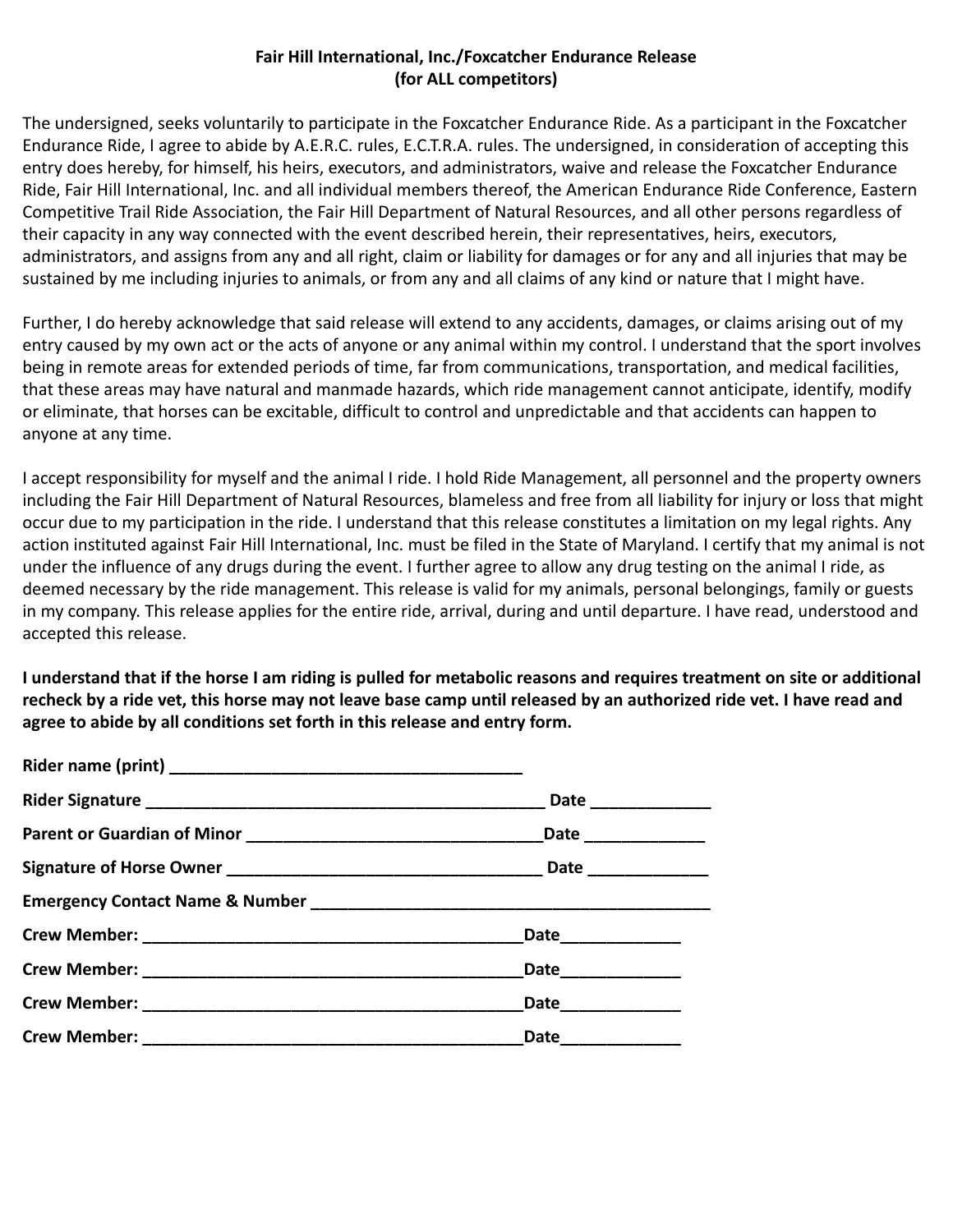

### **WAIVER AND RELEASE OF LIABILITY, ASSUMPTION OF RISK AND INDEMNITY AGREEMENT**

For and in consideration of Fair Hill International ("FHI") allowing me, the undersigned, to participate in any capacity (including as a rider, owner, coach, official, trainer or volunteer) in a FHI event or activity, including but not limited to equestrian clinics, practices, shows, competitions and related or incidental activities; I, for myself, and on behalf of my spouse, children, heirs and next of kin, and any legal and personal representatives, executors, administrators, successors, and assigns, hereby agree to and make the following contractual representations pursuant to this Agreement **(the "Agreement")**:

**A. ACKNOWLEDGMENT OF RISK:** I knowingly, willingly, and voluntarily acknowledge the inherent risks associated with the sport of equestrian and know that horseback riding and related equestrian activities are inherently dangerous, and that participation in any FHI Event involves risks and dangers including, with-out limitation, the potential for serious bodily injury (including broken bones, head or neck injuries), sickness and disease (including communicable diseases),trauma, pain & suffering, permanent disability, paralysis and death; loss of or damage to personal property (including my mount & equipment) arising out of the unpredictable behavior of horses; exposure to extreme conditions and circumstances; accidents involving other participants, event staff, volunteers or spectators; contact or collision with other participants and horses, natural or manmade objects; adverse weather conditions; facilities issues and premises conditions; failure of protective equipment (including helmets); inadequate safety measures; participants of varying skill levels; situations beyond the immediate control of FHI Event organizers and competition management; and other undefined, not readily foreseeable and presently unknown risks and dangers **("Risks")**.

**B. ASSUMPTION OF RISK:** I understand that the aforementioned Risks may be caused in whole or in part or result directly or indirectly from the negligence of my own actions or inactions, the actions or inactions of others participating in FHI Events, or the negligent acts or omissions of the Released Parties defined below, and I hereby voluntarily and knowingly assume all such Risks and responsibility for any damages, liabilities, losses, or expenses that I incur as a result of my participation in any FHI Events. I also agree to be responsible for any injury or damage caused by me, my horse, my employees or contractors under my direction and control at any FHI Event.

**C. WAIVER AND RELEASE OF LIABILITY, HOLD HARMLESS AND INDEMNITY:** In conjunction with my participation in any FHI Event, I hereby release, waive and covenant not to sue, and further agree to indemnify, defend and hold harmless the following parties: FHI members, Event participants (including athletes/riders, coaches, trainers, judges/officials, and other personnel), the Event owner, licensee, and competition managers; the promoters, sponsors, or advertisers of any FHI Event; any charity or other beneficiary which may benefit from the FHI Event; the owners, managers, or lessors of any facilities or premises where a FHI Event may be held; and all directors, officers, employees, agents, contractors, and volunteers of any of the aforementioned parties **(Individually and Collectively, the "Released Parties" or "Event Organizers")**, with respect to any liability, claim(s), demand(s), cause(s) of action, damage(s), loss, or expense (including court costs and reasonable attorney fees) of any kind or nature **("Liability")** which may arise out of, result from, or relate in any way to my participation in the FHI Events, including claims for Liability caused in whole or in part by the negligent acts or omissions of the Released Parties.

**D. COMPLETE AGREEMENT AND SEVERABILITY CLAUSE:** This Agreement represents the complete understanding between the parties regarding these issues and no oral representations, statements or inducements have been made apart from this Agreement. If any provision of this Agreement is held to be unlawful, void, or for any reason unenforceable, then that provision shall be deemed severable from this Agreement and shall not affect the validity and enforceability of any remaining provisions.

### **I HAVE CAREFULLY READ THIS DOCUMENT IN ITS ENTIRETY, UNDERSTAND ALL OF ITS TERMS AND CONDITIONS, AND KNOW IT CONTAINS AN ASSUMPTION OF RISK, RELEASE AND WAIVER FROM LIABILITY, AS WELL AS A HOLD HARMLESS AND INDEMNIFICATION OBLIGATIONS.**

By signing below, I (as the participant or as the Parent/Legal Guardian of the minor identified below) hereby accept and agree to the terms and conditions of this Agreement in connection with my (or the minor's) participation in any FHI Event. If, despite this Agreement, I, or anyone on my behalf or the minor's behalf, makes a claim for Liability against any of the Released Parties, I will indemnify, defend and hold harmless each of the Released Parties from any such Liabilities as the result of such claim.

**\_\_\_\_\_\_\_\_\_\_\_\_\_\_\_\_\_\_\_\_\_\_\_\_\_\_\_\_\_\_\_\_\_\_\_\_\_\_\_\_\_\_\_\_\_\_\_\_\_\_\_\_\_\_\_\_\_\_\_\_\_\_\_\_\_\_\_\_\_\_\_\_\_\_\_\_\_\_\_\_\_\_\_\_\_\_\_\_\_\_\_\_\_\_**

**\_\_\_\_\_\_\_\_\_\_\_\_\_\_\_\_\_\_\_\_\_\_\_\_\_\_\_\_\_\_\_\_\_\_\_\_\_\_\_\_\_\_\_\_\_\_\_\_\_\_\_\_\_\_\_\_\_\_\_\_\_\_\_\_\_\_\_\_\_\_\_\_\_\_\_\_\_\_\_\_\_\_\_\_\_\_\_\_\_\_\_\_\_\_**

**Print Participant Name**